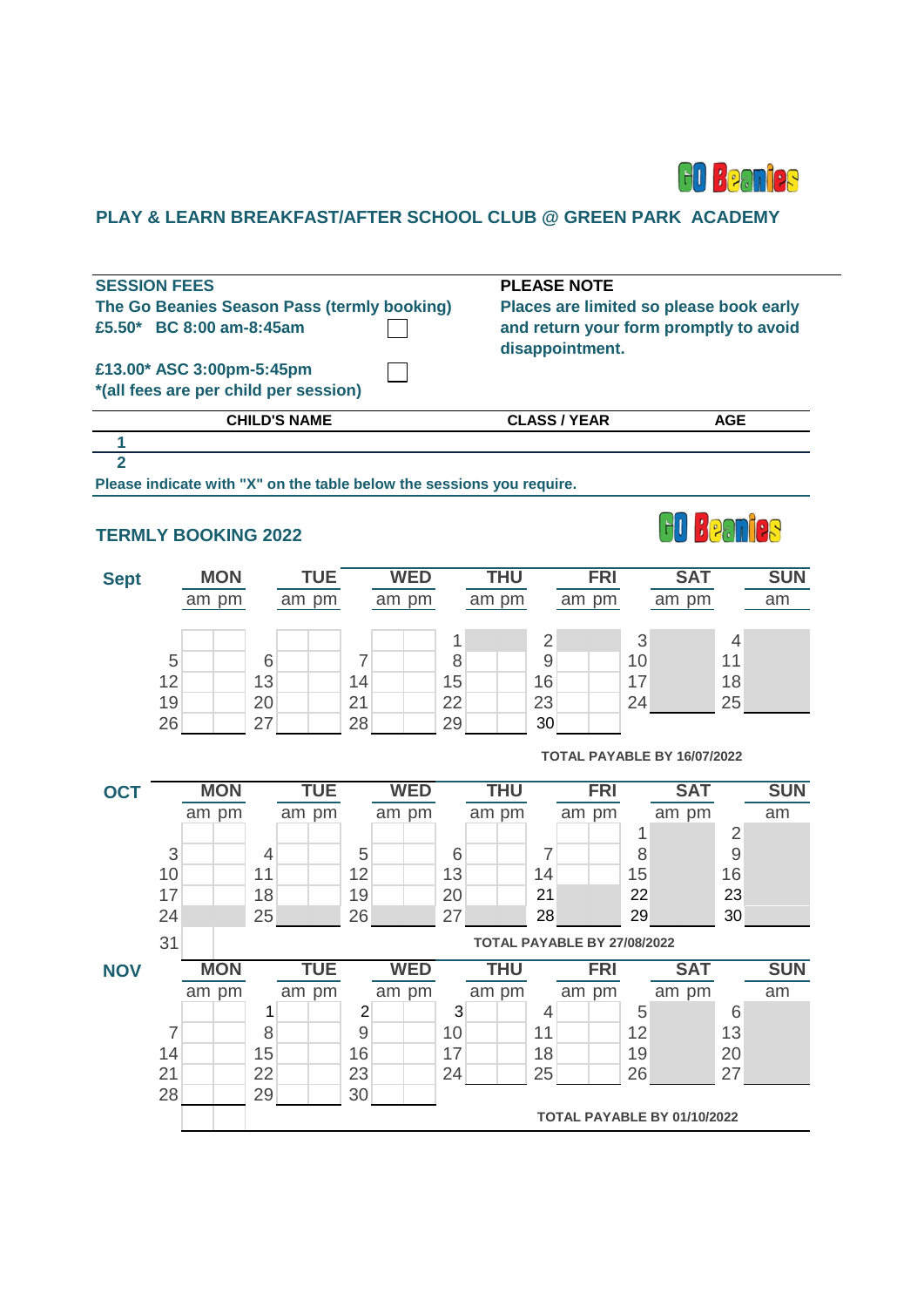

# **TERMLY BOOKING 2022-2023**

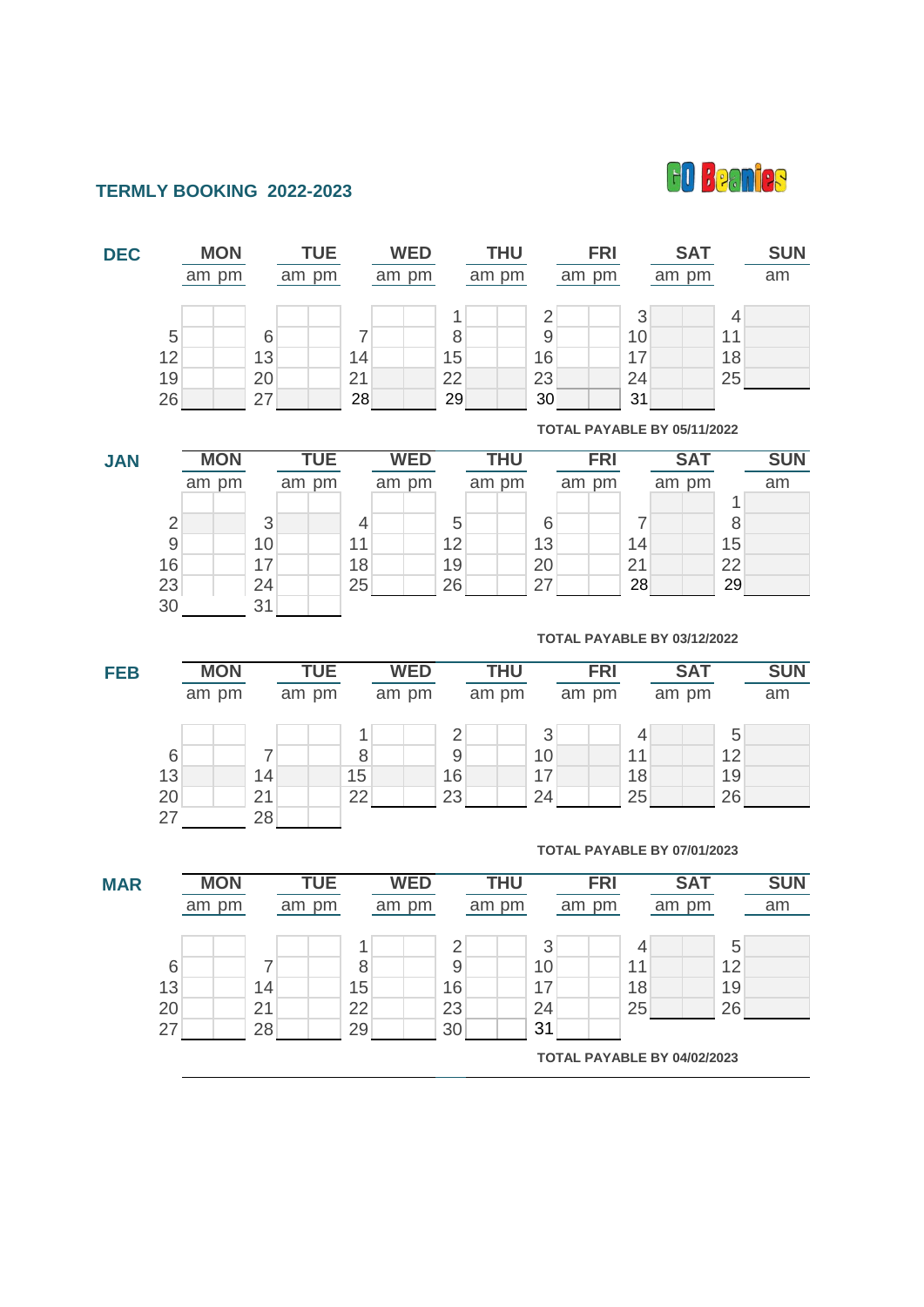

| <b>FERMLY BOOKING 2022-2023</b> |            |    |            |    |            |    |       |            |    |            |    |       |            |    |            |  |
|---------------------------------|------------|----|------------|----|------------|----|-------|------------|----|------------|----|-------|------------|----|------------|--|
| <b>APR</b>                      | <b>MON</b> |    | <b>TUE</b> |    | <b>WED</b> |    |       | <b>THU</b> |    | <b>FRI</b> |    |       | <b>SAT</b> |    | <b>SUN</b> |  |
|                                 | am pm      |    | am pm      |    | am pm      |    | am pm |            |    | am pm      |    | am pm |            |    | am         |  |
|                                 |            |    |            |    |            |    |       |            |    |            |    |       |            | っ  |            |  |
| 3                               |            |    |            | 5  |            | 6  |       |            |    |            | 8  |       |            | 9  |            |  |
| 10                              |            | 11 |            | 12 |            | 13 |       |            | 14 |            | 15 |       |            | 16 |            |  |
| 17                              |            | 18 |            | 19 |            | 20 |       |            | 21 |            | 22 |       |            | 23 |            |  |
| 24                              |            | 25 |            | 26 |            | 27 |       |            | 28 |            | 29 |       |            | 30 |            |  |

## **TOTAL PAYABLE BY 04/03/2023**

**MAY** am pm am pm am pm am pm am pm am pm am 1 2 3 4 5 6 7 8 9 9 10 11 12 12 13 14 15 16 17 18 19 20 21 22 23 24 25 26 27 28 29 30 31 **MON TUE WED THU SUN FRI SAT**

### **TOTAL PAYABLE BY 01/04/2023**

| <b>JUNE</b> |    | <b>MON</b> |    | <b>TUE</b> |    | <b>WED</b> |    |       | <b>THU</b> |    | <b>FRI</b> |    |       | <b>SAT</b> |    | <b>SUN</b> |  |
|-------------|----|------------|----|------------|----|------------|----|-------|------------|----|------------|----|-------|------------|----|------------|--|
|             |    | am pm      |    | am pm      |    | am pm      |    | am pm |            |    | am pm      |    | am pm |            |    | am         |  |
|             |    |            |    |            |    |            |    |       |            | ◠  |            | ◠  |       |            |    |            |  |
|             | 5  |            |    |            |    |            |    |       |            |    |            | 10 |       |            | 11 |            |  |
|             | 12 |            | 13 |            | 14 |            | 15 |       |            | 16 |            | 17 |       |            | 18 |            |  |
|             | 19 |            | 20 |            | 21 |            | 22 |       |            | 23 |            | 24 |       |            | 25 |            |  |
|             | 26 |            | 27 |            | 28 |            | 29 |       |            | 30 |            |    |       |            |    |            |  |

### **TOTAL PAYABLE BY 06/05/2023**

| <b>JULY</b> | <b>MON</b> |       |    | TUE   |  | <b>WED</b> |  |       | <b>THU</b> |       |  | <b>FRI</b> |  |       | <b>SAT</b> |       |  | <b>SUN</b> |    |
|-------------|------------|-------|----|-------|--|------------|--|-------|------------|-------|--|------------|--|-------|------------|-------|--|------------|----|
|             |            | am pm |    | am pm |  |            |  | am pm |            | am pm |  |            |  | am pm |            | am pm |  |            | am |
|             |            |       |    |       |  |            |  |       |            |       |  |            |  |       |            |       |  | r          |    |
| 3           |            |       |    |       |  | 5          |  |       | 6          |       |  |            |  |       |            |       |  | 9          |    |
| 10          |            |       | 11 |       |  | 12         |  |       | 13         |       |  | 14         |  |       | 15         |       |  | 16         |    |
| 17          |            |       | 18 |       |  | 19         |  |       | 20         |       |  | 21         |  |       | 22         |       |  | 23         |    |
| 24          |            |       | 25 |       |  | 26         |  |       | 27         |       |  | 28         |  |       | 29         |       |  | 30         |    |

**TOTAL PAYABLE BY 03/06/2023**

If would like us to accept this as a regular booking until further notice, please tick here. You do not need to complete a booking form each term.

No School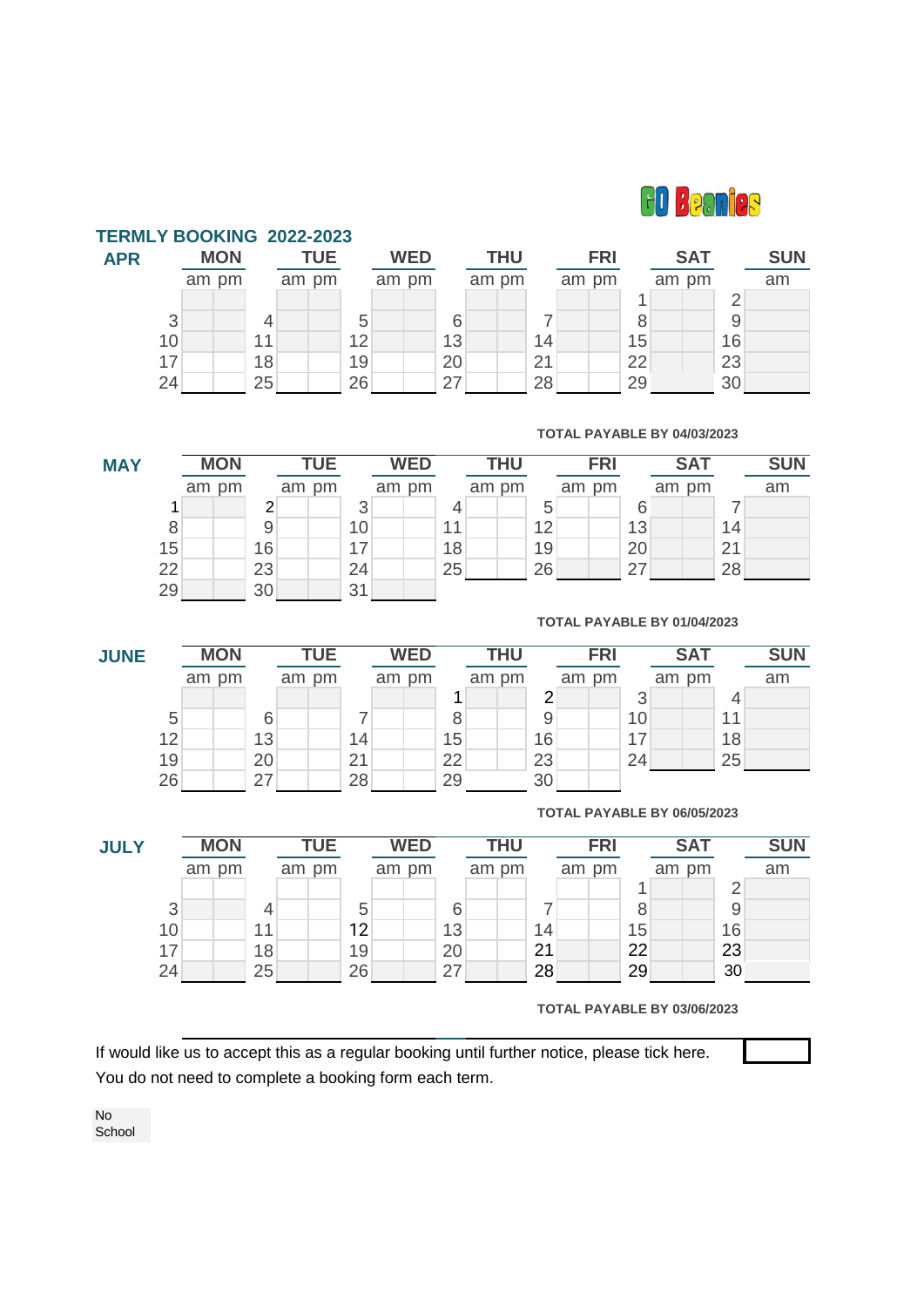# PAYMENT

An annual account statement will be issued at the start of each academic year with a breakdown of monthly fees and payment due dates. Payment should be made no later than the dates indicated on this booking form; and we would recommend that you keep a copy of the form for your own records. Should you wish to book your child as an 'Occasional User', the session fee will be £7.00 for the breakfast club and £15.00 for the after-school club (24 hours notice will be required and places will be subject to availability with payment required at the point of booking).



I wish to pay as a Season Pass Holder



I wish to pay as an Occasional User



# METHOD OF PAYMENT

| Credit/debit card ( 01189962678)  |                       |  |  |  |  |  |  |  |  |  |
|-----------------------------------|-----------------------|--|--|--|--|--|--|--|--|--|
| <b>Childcare Voucher Supplier</b> | PART/WHOLE            |  |  |  |  |  |  |  |  |  |
| Cheque                            | NAME OF YOUR PROVIDER |  |  |  |  |  |  |  |  |  |



Tax credits

Bank Transfer (Go Beanies Limited, Sort code: 20-39-53, Account number: 53598071)

Please use your child's name and school as the reference when paying via BACs or cheque

CONDITIONS Bookings will be taken on a strictly first come, first served basis. Completion of this form does not automatically guarantee a place. Refunds will not be given in respect of any days on which the child is unable to attend because of illness or other unforeseen circumstances.



I understand and agree to the attached terms and conditions.

Email **Email** Contact Number Contact Number

PLEASE RETURN THE COMPLETED FORM AND PAYMENT BY HAND TO THE SCHOOL OFFICE OR SEND IT VIA EMAIL (info@gobeanies.org) OR POST (5a The Square, Pangbourne, RG8 7AG). FOR MORE INFORMATION, PLEASE CONTACT GO BEANIES ON 01189962678 OR EMAIL INFO@GOBEANIES.ORG

Print Name Date Signature Signature Date